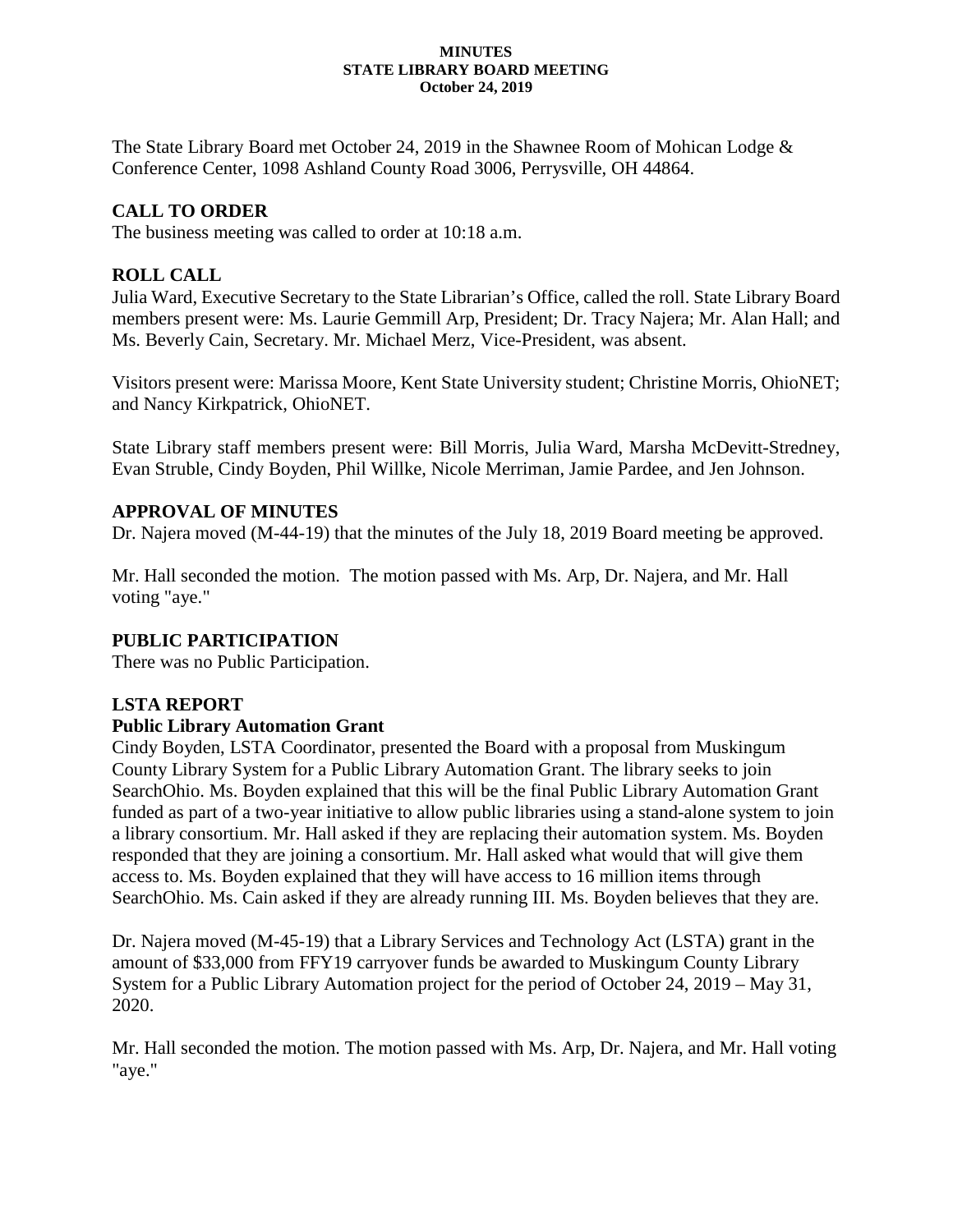Minutes State Library Board October 24, 2019 Page 2

## **STATE LIBRARIAN'S REPORT Intern Introduction**

Ms. Cain introduced Marissa Moore to the Board. Ms. Moore is a Kent State University undergraduate student who is interning at the State Library as part of the Kent State University's Columbus Program in State Issues, run by Sen. Vernon Sykes. She will be at the State Library three days a week through December 6. Ms. Moore hopes to earn a Master of Library and Information Science.

Ms. Cain shared that Phil Willke, Reference Librarian, was selected by ATG Media and the organizers of the Charleston Conference to receive the Up & Comers Award. The award is given to librarians in the early years of their careers who are seen as future leaders and change makers. Mr. Willke will receive his honor at the Charleston Conference.

## **UNFINISHED BUSINESS**

There was no Unfinished Business.

## **NEW BUSINESS**

## **Consumer Advisory Council Appointments**

Evan Struble, Associate State Librarian for Library Development, presented the Board with a list of appointees to the State Library's Talking Book Advisory Council.

Dr. Najera moved (M-46-19) that the following persons be appointed to the State Library's Talking Book Consumer Advisory Council for a three-year term, November 1, 2019 – October 31, 2022:

Dave Bertsch (New Appointment) Katie Frederick (New Appointment) Irwin Hott (Re-Appointment) Beth Levine (Re-Appointment) Elizabeth Sammons (Re-Appointment) Claire Williams (Re-Appointment)

Mr. Hall seconded the motion. The motion passed with Ms. Arp, Dr. Najera, and Mr. Hall voting "aye."

#### **Retirement Resolution**

Mr. Hall moved (M-47-19) for adoption of the following resolution:

## **A RESOLUTION to honor and recognize Kenny Lawson upon his retirement from the State Library of Ohio.**

**WHEREAS**, Kenny Lawson has been a dedicated employee of the State Library of Ohio with over 32 years of service as a Delivery Worker, benefitting state government employees, the Ohio Library community, and Ohio residents; and

**WHEREAS**, Kenny Lawson provided great customer service to the staff of the State Library of Ohio; and